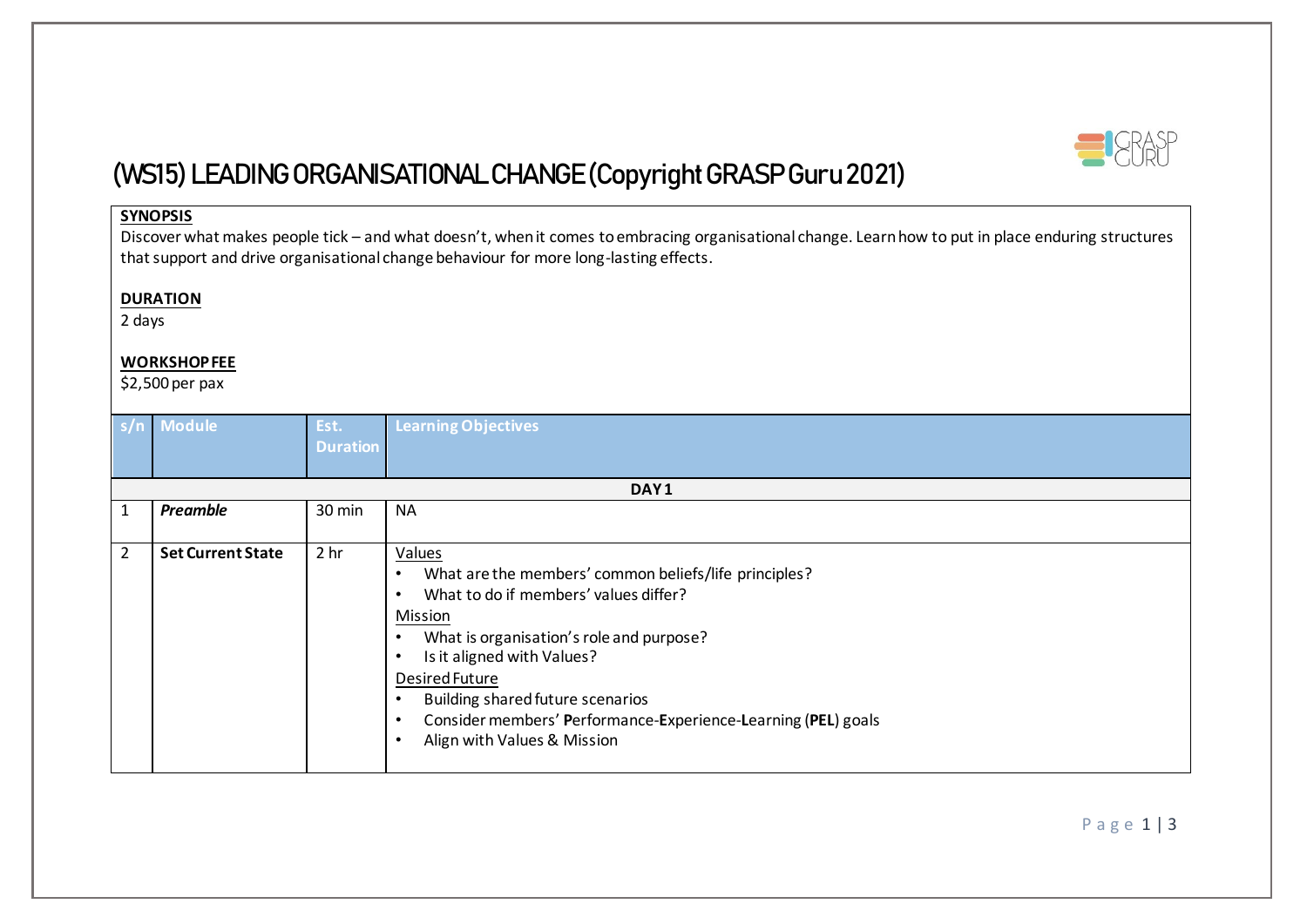## **SYNOPSIS**

Discover what makes people tick – and what doesn't, when it comes to embracing organisational change. Learn how to put in place enduring structures that support and drive organisational change behaviour for more long-lasting effects.

#### **DURATION**

2 days

## **WORKSHOP FEE**

\$2,500 per pax

| s/n | <b>Module</b>           | Est.<br><b>Duration</b> | <b>Learning Objectives</b>                                                                                                                                                                                                                                                                                                                                                                                                                                 |  |  |  |  |
|-----|-------------------------|-------------------------|------------------------------------------------------------------------------------------------------------------------------------------------------------------------------------------------------------------------------------------------------------------------------------------------------------------------------------------------------------------------------------------------------------------------------------------------------------|--|--|--|--|
| 3   | <b>GROW</b> (Part 1)    | 1 hr 30<br>min          | Goal<br>What is a success loop?<br>$\bullet$<br>Draw the success loop for the desired future<br>What are the deficient areas in success loop? Which do you focus on?<br>$\bullet$<br>Reality<br>Apply the AID posture: Advocacy, Inquiry, Deep listening                                                                                                                                                                                                   |  |  |  |  |
| 4   | <b>Diagnostic Tools</b> | 3 <sub>hr</sub>         | Identifying gaps in the entire system through causal loops<br>$\bullet$<br>Empathy - a powerful tool for organisational change<br>Identifying gaps in the people through mental models and cognitive biases                                                                                                                                                                                                                                                |  |  |  |  |
|     | DAY <sub>2</sub>        |                         |                                                                                                                                                                                                                                                                                                                                                                                                                                                            |  |  |  |  |
| 5   | <b>GROW</b> (Part 2)    | 3 hr                    | <b>Options (Treatment Tools)</b><br>Addressing systemic gaps (Iceberg planning model)<br>Shifting mindsets (Creative tension and other approaches)<br>Promoting learning and positive reinforcement (Feynman technique)<br>Organising members for optimal organisational change effect (Values competency matrix)<br>What's next<br>Strategising to arrive at the future state (Path of least resistance, unintended consequences and other<br>approaches) |  |  |  |  |

## P a g e 2 | 3